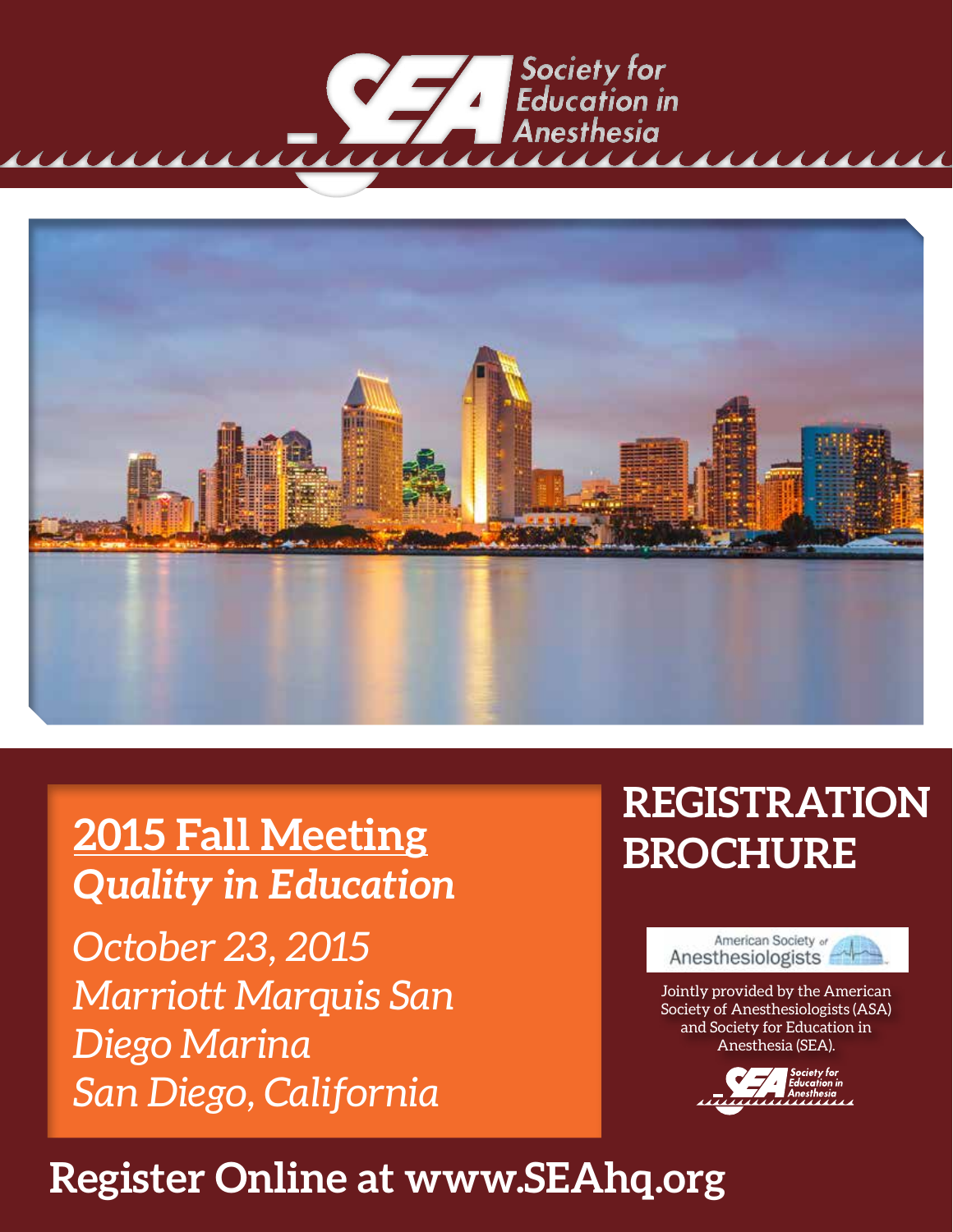# **Target Audience**

This meeting is intended for medical students, residents, and faculty physician educators in anesthesiology and related disciplines who are interested in how technology, economics and legislation impact medical and anesthesia education, as well as how to improve teaching skills and faculty development.

# **About This Meeting**

The purpose of this annual meeting is to educate and share information that will enable anesthesia educators to provide the highest level of education and improve patient outcomes. Opportunities for questions and answers will be provided at the conclusion of each presentation.

### **Registration**

Registration for the 2015 Fall Annual Meeting includes a continental breakfast, coffee breaks, lunch, all workshops and the program syllabus. Note that all fees are quoted in U.S. currency. Non-Member registration fee includes SEA Active Membership Dues for the remainder of 2015 and 2016. Member registrants must have 2015 dues paid in order to receive the member discount. Registration for the meeting can be made either by using the registration form in this brochure or through the SEA's website at www.SEAhq.org.

## **Registration Deadline**

The registration deadline for the meeting is October 9, 2015. Registrations received after October 9, 2015, will be processed at a higher fee.

# **ACCME Accreditation and Designation Statements**

This activity has been planned and implemented in accordance with the accreditation requirements and policies of the Accreditation Council for Continuing Medical Education (ACCME) through the joint providership of American Society of Anesthesiologists and the Society for Education in Anesthesia. The American Society of Anesthesiologists is accredited by the ACCME to provide continuing medical education for physicians.

The American Society of Anesthesiologists designates this live activity for a maximum of *6.75 AMA PRA Category 1 Credits*™. Physicians should only claim credit commensurate with the extent of their participation in the activity.

### **Commercial Support Acknowledgement**

The CME activity is not supported by any educational grants.

### **Disclaimer**

The information provided at this CME activity is for continuing medical education purposes only and is not meant to substitute for the independent medical judgment of a healthcare provider relative to diagnostic and treatment options of a specific patient's medical condition.

### **Disclosure Policy**

The American Society of Anesthesiologists remains strongly committed to providing the best available evidence-based clinical information to participants of this educational activity and requires an open disclosure of any potential conflict of interest identified by our faculty members. It is not the intent of the American Society of Anesthesiologists to eliminate all situations of potential conflict of interest, but rather to enable those who are working with the American Society of Anesthesiologists to recognize situations that may be subject to question by others. All disclosed conflicts of interest are reviewed by the educational activity course director/chair to ensure that such situations are properly evaluated and, if necessary, resolved. The American Society of Anesthesiologists educational standards pertaining to conflict of interest are intended to maintain the professional autonomy of the clinical experts inherent in promoting a balanced presentation of science. Through our review process, all American Society of Anesthesiologists CME activities are ensured of independent, objective, scientifically balanced presentations of information. Disclosure of any or no relationships will be made available for all educational activities.

### **Special Needs**

The Society for Education in Anesthesia fully complies with the legal requirements of the Americans with Disabilities Act and the rules and regulations thereof. If any attendee in this educational activity is in need of accommodations, please contact the SEA at (414) 389-8614.

### **Cancellation Policy**

Cancellations received through October 9, 2015, will receive a full refund. Cancellations received from October 10, 2015 through October 16, 2015 will receive a refund of 60 percent. Refunds will not be given after October 16, 2015. Cancellation of a meeting registration must be submitted in writing. Refunds will be determined by date written cancellation is received at the SEA office in Milwaukee, WI.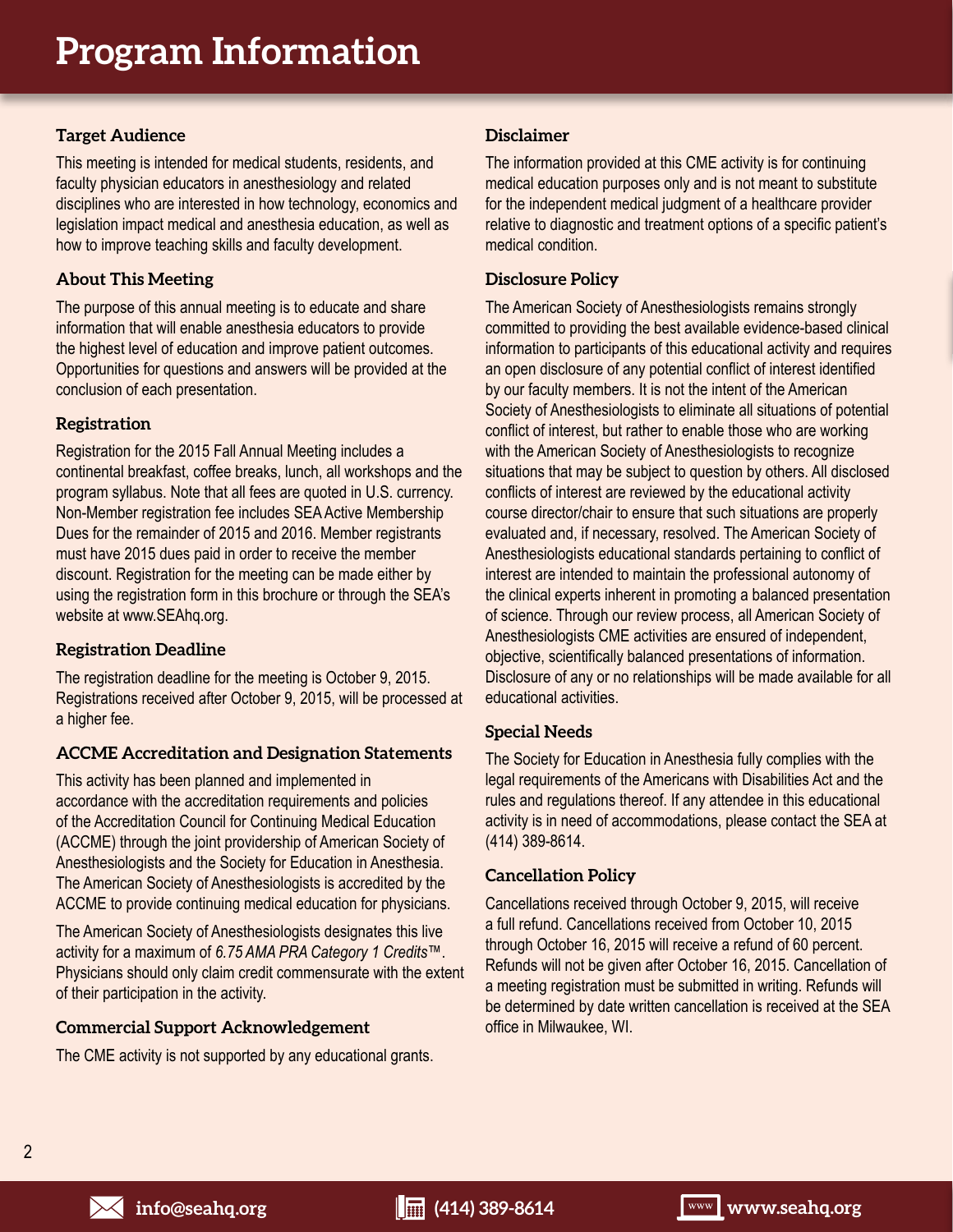# **Overall Learning Objectives**

# **At the conclusion of this activity, participants should be able to:**

- Identify the attributes of a good teacher
- Describe the results of the student's learning and advance the science of learning and improve the quality of education.
- Use guidelines, expert consensus statements or expert performance to develop knowledge, performance and procedural skills "measurements tools" to measure learning.
- Recognize that different types of teaching require different types of measurement tools.

# **Workshop Program Objectives** *(Listed Alphabetically)*

# *Collaborating to Develop High Quality Peer Reviewed Educational Resources: Many Hands Make Light Work*

Upon completion of this activity, learners will:

- Be able to describe the financial constraints in a collaborative model and Identify potential business models to support collaborative development.
- Identify issues surrounding individual and institutional intellectual property rights and propose a model agreement for addressing these issues in a collaborative development.
- Identify the requirements for collaboratively developing curricula and content; and propose a business process for collaboratively developing resources and curricula.
- Describe how current subspecialty curricula are typically currently delivered in anesthesia departments and identify the pro/cons of on line learning management systems in the deployment of curricula for GME.

# *Conflict Management for the Millenniums*

Upon completion of this activity, learners will:

- Discuss the nature, source(s) and effects of conflict.
- Address and resolve sample conflicts and institute a more collaborative team environment in health care.

# *Did They Learn Anything?? Using the ACGME Milestones to Improve Your Residents and Your Curriculum*

Upon completion of this activity, learners will:

- Describe the basic tenets of adult learning theory including Kolb's theory of experiential learning and outcomes-based educational practice.
- List available modalities for assessment of ACGME milestones.
- Apply adult learning principles to specific ACGME milestones to determine best assessment modalities.
- Apply optimal assessment modalities to specific cases in which a change must occur to resident performance or curriculum.
- Explain the role the Electronic Medical Record may play in resident assessment of the quality of care delivered.

# *Flipping Toward Expertise: How to Evaluate this Innovative Teaching Method in Anesthesia Education*

Upon completion of this activity, learners will:

- Explain the 'Flipped Classroom Model'.
- Develop curriculum evaluation tools for the flipped classroom.
- Discuss the opportunities and limitations of assessment methods with the traditional teaching methods.
- Discuss the opportunities and limitations of assessment methods with the flipped classroom methods.

# *PEER SUPPORT: Best Practices Across Diverse Departments*

Upon completion of this activity, learners will:

- Review the immediate and long term impact of unanticipated tragic patient outcomes on health care providers.
- Recognize effective versus counterproductive coping strategies to deal with negative emotions after a bad outcome.
- Summarize the impact of tragic events on physicians.

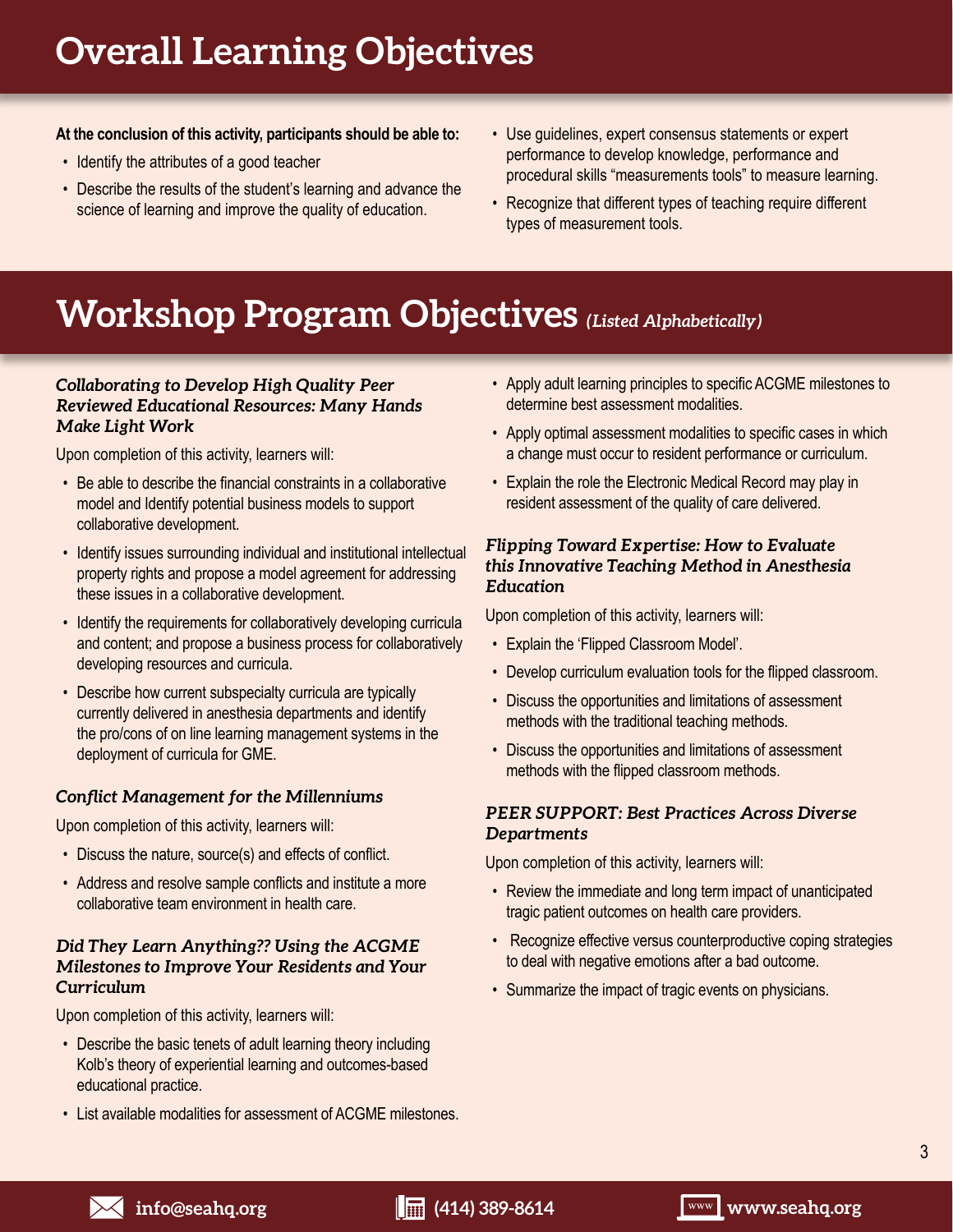# **Friday, October 23, 2015**

| <b>Time</b>           | <b>Event</b>                                                                                                                                       |  |
|-----------------------|----------------------------------------------------------------------------------------------------------------------------------------------------|--|
| $6:45$ am $-4:30$ pm  | <b>SEA Fall Meeting Registration</b>                                                                                                               |  |
| $7:00$ am $-8:00$ am  | <b>Breakfast &amp; Committee Roundtable Discussions</b>                                                                                            |  |
| $8:00$ am $-8:15$ am  | <b>Welcome and Announcements</b><br>Stephen Kimatian, M.D. - SEA President<br>Rana K. Latif, M.D., FFA - Fall Meeting Chair                        |  |
| $8:15$ am $-9:30$ am  | Panel: Quality of Teaching: It's the Teacher's Teaching That Matters<br>Chair: Gary E. Loyd, M.D., M.M.M.                                          |  |
|                       | <b>Attributes of Good Teaching</b><br>Jonathan Hastie, M.D.                                                                                        |  |
|                       | <b>Development of Good Teaching</b><br>Saundra E. Curry, M.D.                                                                                      |  |
|                       | <b>Metrics of Good Teaching</b><br>Gary E. Loyd, M.D., M.M.M.                                                                                      |  |
|                       | <b>Questions &amp; Answers</b>                                                                                                                     |  |
| $9:30$ am $-9:45$ am  | <b>Announcements &amp; Coffee Break</b>                                                                                                            |  |
| $9:45$ am $-11:00$ am | Panel: Quality of Teaching: It's Also About Assessing the Learner's Learning<br>Chair: John (Jack) R. Boulet, Ph.D.                                |  |
|                       | <b>Measurement and Assessment of Learners Learning</b><br>John (Jack) R. Boulet, Ph.D.                                                             |  |
|                       | Threats to The Generalizabity/Reliability of Clinical Teaching Assessments: What About Rater<br>Error?<br>Matthew D. McEvoy, M.D.                  |  |
|                       | <b>Building an Argument to Support the Validity of Assessment Scores</b><br>John D. Mitchell, M.D.                                                 |  |
|                       | <b>Questions &amp; Answers</b>                                                                                                                     |  |
| 11:00 am $-$ 12:00 pm | McLeskey Lecture: The Role of Performance Assessments in Board Certification and<br><b>Recertification</b><br>David J. Murray, M.D.                |  |
| 12:00 pm $-$ 1:00 pm  | <b>Business Meeting &amp; Luncheon</b>                                                                                                             |  |
| 1:00 pm $-$ 1:45 pm   | Duke Award Presentation: What Are You Reading?<br>Paul Barash, M.D.                                                                                |  |
| 1:45 pm $- 2:30$ pm   | General Session: When We Teach, They Will Learn: Why Medical Education Needs Comparative<br><b>Effectiveness Research</b><br>Ozan Akca, M.D., FCCM |  |
| $2:30$ pm $- 2:45$ pm | <b>Announcements &amp; Coffee Break</b>                                                                                                            |  |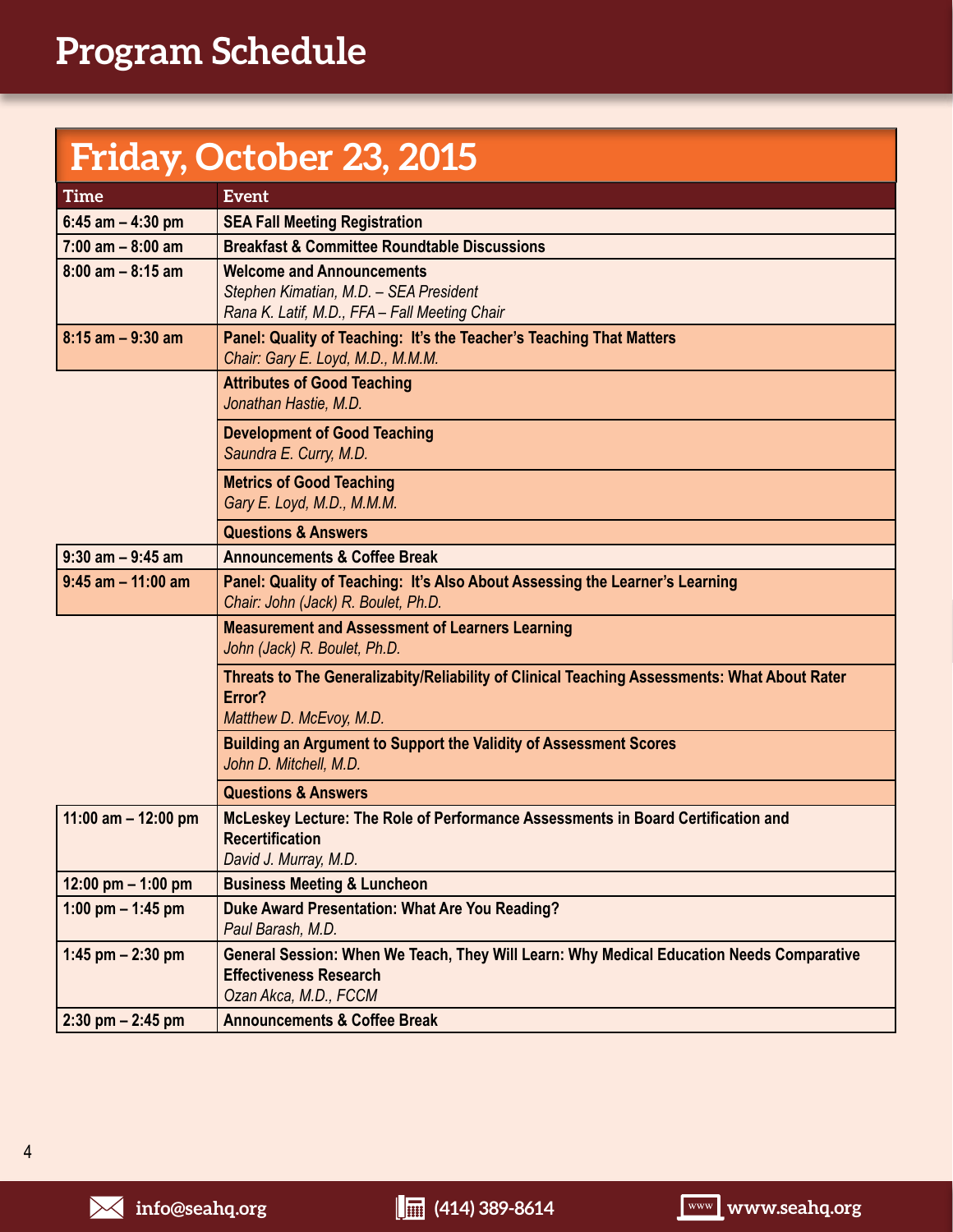# **Program Schedule** *(continued)*

| $2:45$ pm $- 4:30$ pm                                                                                                                                                                                        | <b>Workshops (Space is limited to 30 per workshop)</b>                                                                                                                                                                                                                         |
|--------------------------------------------------------------------------------------------------------------------------------------------------------------------------------------------------------------|--------------------------------------------------------------------------------------------------------------------------------------------------------------------------------------------------------------------------------------------------------------------------------|
|                                                                                                                                                                                                              | A.) Collaborating to Develop High Quality Peer Reviewed Educational Resources: Many Hands<br><b>Make Light Work</b><br>Carol Ann B. Diachun, M.D., M.S.Ed.; Ryan Ivie, M.D.; Robert Maniker, M.D.; Glenn Woodworth, M.D.<br><b>B.) Conflict Management for the Millenniums</b> |
|                                                                                                                                                                                                              | Vanila M. Singh, M.D., MACM; Pedro P. Tanaka, M.D., Ph.D., MACM                                                                                                                                                                                                                |
|                                                                                                                                                                                                              | C.) Did They Learn Anything?? Using the ACGME Milestones to Improve Your Residents and Your<br><b>Curriculum</b><br>Jennifer J. Adams, M.D.; Amy Duhachek-Stapelman, M.D.; Sheila Ellis, M.D.                                                                                  |
| D.) Flipping Toward Expertise: How to Evaluate this Innovative Teaching Method in Anesthesia<br><b>Education</b><br>Michael Arnold, D.O.; Christopher Giordano, M.D.; Huong Le, M.D.; Adam L. Wendling, M.D. |                                                                                                                                                                                                                                                                                |
|                                                                                                                                                                                                              | E.) PEER SUPPORT: Best Practices Across Diverse Departments<br>Marco Corridore, M.D., FAAP; Viji Kurup, M.D.; Haleh Saadat, M.D., FAAP; Amy E. Vinson, M.D., FAAP                                                                                                              |
|                                                                                                                                                                                                              | F.) FAER Workshop - INVITATION ONLY<br>Karen J. Souter, M.B., B.S., FRCA, MACM                                                                                                                                                                                                 |
| $4:30$ pm                                                                                                                                                                                                    | <b>Meeting Adjourns</b>                                                                                                                                                                                                                                                        |

# **Mark your calendar and be sure to join us at future SEA Meetings**



**2016 Workshop on Teaching** January 30 – February 2, 2016 The Alfond Inn Winter Park, FL



**2016 Spring Annual Meeting** June 3-5, 2016 Baltimore, MD



**2016 Fall Annual Meeting** October 21, 2016 Chicago, IL

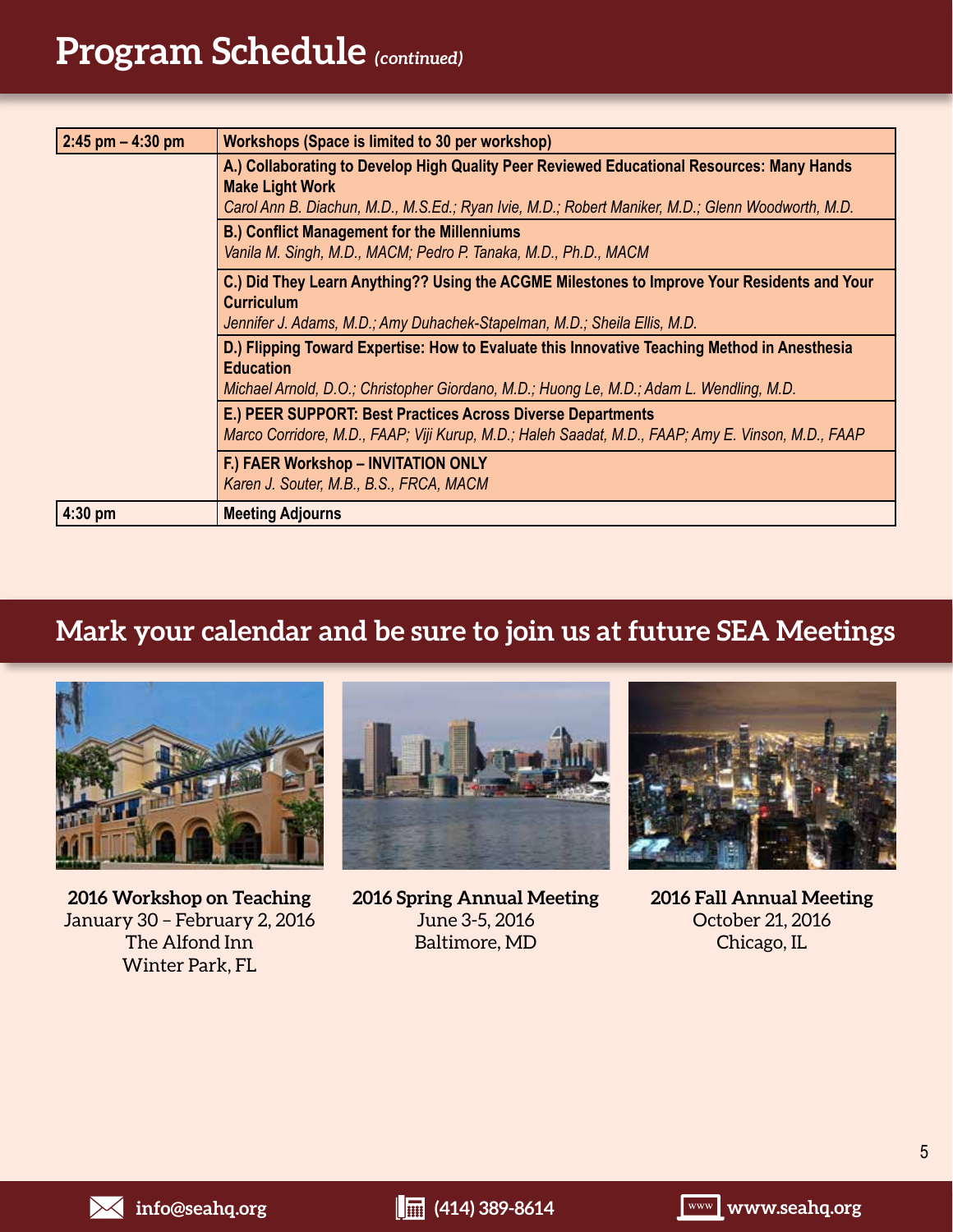# **Program Planning Committee**

**Rana K. Latif, M.D., FFA** *Fall Meeting Chair* Associate Professor Department of Anesthesiology & Perioperative Medicine Anesthesiology and Neuroscience Critical Care Clinical Director, Paris Simulation **Center** Office of Medical Education University of Louisville Louisville, KY

**Basem B. Abdelmalak, M.D.** Associate Professor of Anesthesiology Cleveland Clinic Cleveland, OH

**Carol Ann B. Diachun, M.D., M.S.Ed.** Associate Chair for Education Anesthesiology Residency Program **Director** Associate Professor of Anesthesiology

University of Florida – Jacksonville Jacksonville, FL

**Adrian Hendrickse, B.M., F.R.C.A.** Associate Professor University of Colorado Denver Aurora, CO

#### **Stephanie B. Jones, M.D.** Vice Chair for Education Department of Anesthesia, Critical Care, and Pain Medicine Beth Israel Deaconess Medical Center Associate Professor in Anesthesia Harvard Medical School Boston, MA

### **John D. Mitchell, M.D.**

Residency Program Director Department of Anesthesia, Critical Care and Pain Medicine Beth Israel Deaconess Medical Center Assistant Professor of Anesthesia Harvard Medical School Boston, MA

**Michael R. Sandison, M.D.** Professor Albany Medical Center Albany, NY

**Deborah A. Schwengel, M.D.**

Assistant Professor of Anesthesiology, Critical Care Medicine and Pediatrics John Hopkins Hospital Baltimore, MD

#### **Karen J. Souter, M.B., B.S., FRCA, MACM** Professor

Vice Chair for Education Residency Program Director Department of Anesthesiology & Pain **Medicine** University of Washington Seattle, WA

#### **David A. Young, M.D., M.Ed., M.B.A.**

Associate Professor Baylor College of Medicine Houston, TX

# **Faculty**

**Jennifer J. Adams, M.D.** Assistant Professor University of Nebraska Medical Center Omaha, NE

#### **Ozan Akca, M.D., FCCM**

Professor Department of Anesthesiology & Perioperative Medicine Neuroscience ICU University of Louisville Louisville, KY

**Michael Arnold, D.O.** Assistant Professor University of Florida Gainesville, FL

#### **Paul Barash, M.D.**

Professor of Anesthesiology Yale University School of Medicine New Haven, CT

**John (Jack) R. Boulet, Ph.D.** Vice President, Research and Data Resources Foundation for Advancement of International Medical Education and Research Philadelphia, PA

**Marco Corridore, M.D., FAAP** Program Director, Pediatric Anesthesiology Fellowships Nationwide Children's Hospital Clinical Associate Professor of Anesthesiology The Ohio State University Columbus, OH

**Saundra E. Curry, M.D.** Professor Columbia University New York, NY

**Carol Ann B. Diachun, M.D., M.S.Ed.** Associate Chair for Education Anesthesiology Residency Program **Director** Associate Professor of Anesthesiology University of Florida – Jacksonville Jacksonville, FL

# **Amy Duhachek-Stapelman, M.D.**

Associate Residency Program **Director** Chair, Clinical Competence **Committee** Associate Professor University of Nebraska Medical Center Department of Anesthesiology Omaha, NE

### **Sheila Ellis, M.D.**

Associate Professor and Vice Chair of Clinical Affairs and Faculty **Development** University of Nebraska Medical Center Omaha, NE

### **Christopher Giordano, M.D.**

Assistant Professor Department of Anesthesiology Division Chief of Liver Transplantation Anesthesiology / Critical Care Clerkship Director University of Florida Gainesville, FL

### **Jonathan Hastie, M.D.**

Assistant Professor of Anesthesiology Columbia University Medical Center New York, NY

#### **Ryan Ivie, M.D.**

**Instructor** Columbia University Department of Anesthesiology New York, NY

# **Viji Kurup, M.D.**

Associate Professor of Anesthesiology Yale University School of Medicine New Haven, CT

### **Huong Le, M.D.**

Assistant Professor of Anesthesiology University of Florida Gainesville, FL

**Gary E. Loyd, M.D., M.M.M.** Professor and Associate Chair for Research Department of Anesthesiology University of Florida College of Medicine - Jacksonville Jacksonville, FL

#### **Robert Maniker, M.D.**

Assistant Professor, Department of Anesthesiology Division of Regional and Orthopedic Anesthesia Director, Acute Perioperative Pain **Service** Columbia University Medical Center New York, NY

### **Matthew D. McEvoy, M.D.**

Vice-Chair for Educational Affairs and Program Director Associate Professor of Anesthesiology Vanderbilt Medical Center Nashville, TN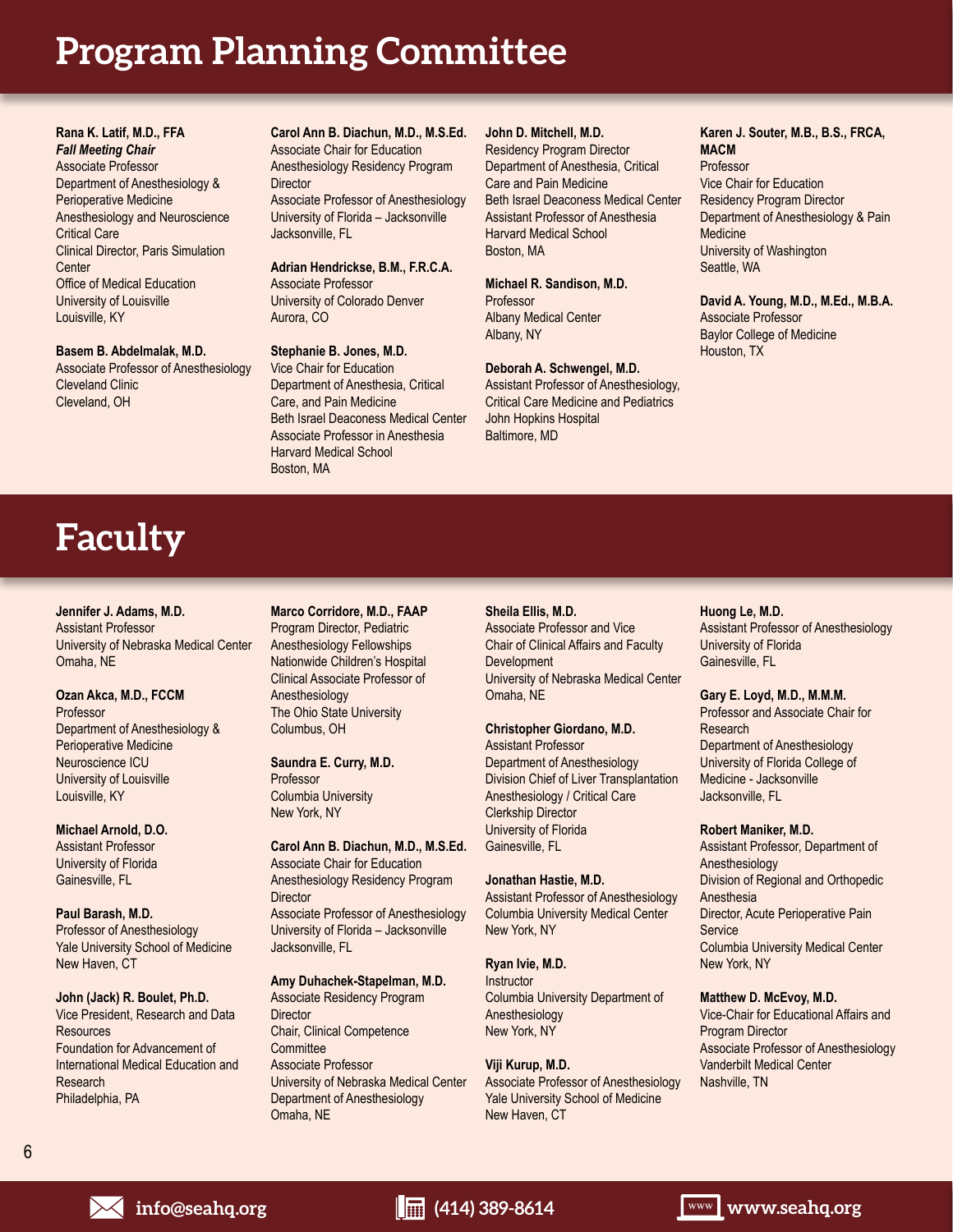# **Faculty** *(continued)*

#### **John D. Mitchell, M.D.**

Residency Program Director Department of Anesthesia,Critical Care, and Pain Medicine Beth Israel Deaconess Medical Center Associate Professor of Anaesthesia Harvard Medical School Boston, MA

#### **David J. Murray, M.D.**

Carol B. and Jerome T. Loeb Professor of Medicine Department of Anesthesiology Washington University School of **Medicine** Anesthesiologist-in-Chief St. Louis Children's Hospital St. Louis, MO

#### **Haleh Saadat, M.D., FAAP**

Associate Professor of Anesthesiology Ohio State University/ Nationwide Children's Hospital Columbus, OH

#### **Vanila M. Singh, M.D., MACM**

Clinical Associate Professor of Anesthesiology, Peri-operative and Pain Medicine Stanford University School of Medicine Stanford, CA

#### **Karen J. Souter, M.B., B.S., FRCA, MACM** Professor

Vice Chair for Education Residency Program Director Department of Anesthesiology & Pain **Medicine** University of Washington Seattle, WA

#### **Pedro P. Tanaka, M.D., Ph.D., MACM**

Associate Program Director, Anesthesia Residency Fellowship Director, Advanced Training in Medical Education Department of Anesthesiology, Pain and Perioperative Medicine Stanford University School of **Medicine** Stanford, CA

#### **Amy E. Vinson, M.D., FAAP**

Instructor in Anaesthesia Harvard Medical School Boston Children's Hospital Boston, MA

#### **Adam L. Wendling, M.D.** Associate Professor

University of Florida Gainesville, FL

#### **Glenn Woodworth, M.D.**

Associate Professor, Anesthesiology and Perioperative Medicine Oregon Health and Science University Portland, OR

# **Hotel and Transportation Information**

# *Marriott Marquis San Diego Marina*

333 West Harbor Drive San Diego, CA 92101 Phone: 619-234-1500 **www.marriott.com/hotels/travel/sandt-san-diego-marriott-marquis-and-marina/**

**Reservations start at \$279/night.** All reservations must be made through the ASA Annual Meeting Housing Bureau at http://asahq.org/Annual%20Meeting/Attend/Housing

## *Airport Transportation:*

The hotel is 3.3 miles SE from the San Diego International Airport.

The hotel does not provide shuttle service.

Estimated taxi fare: \$15 (one way)